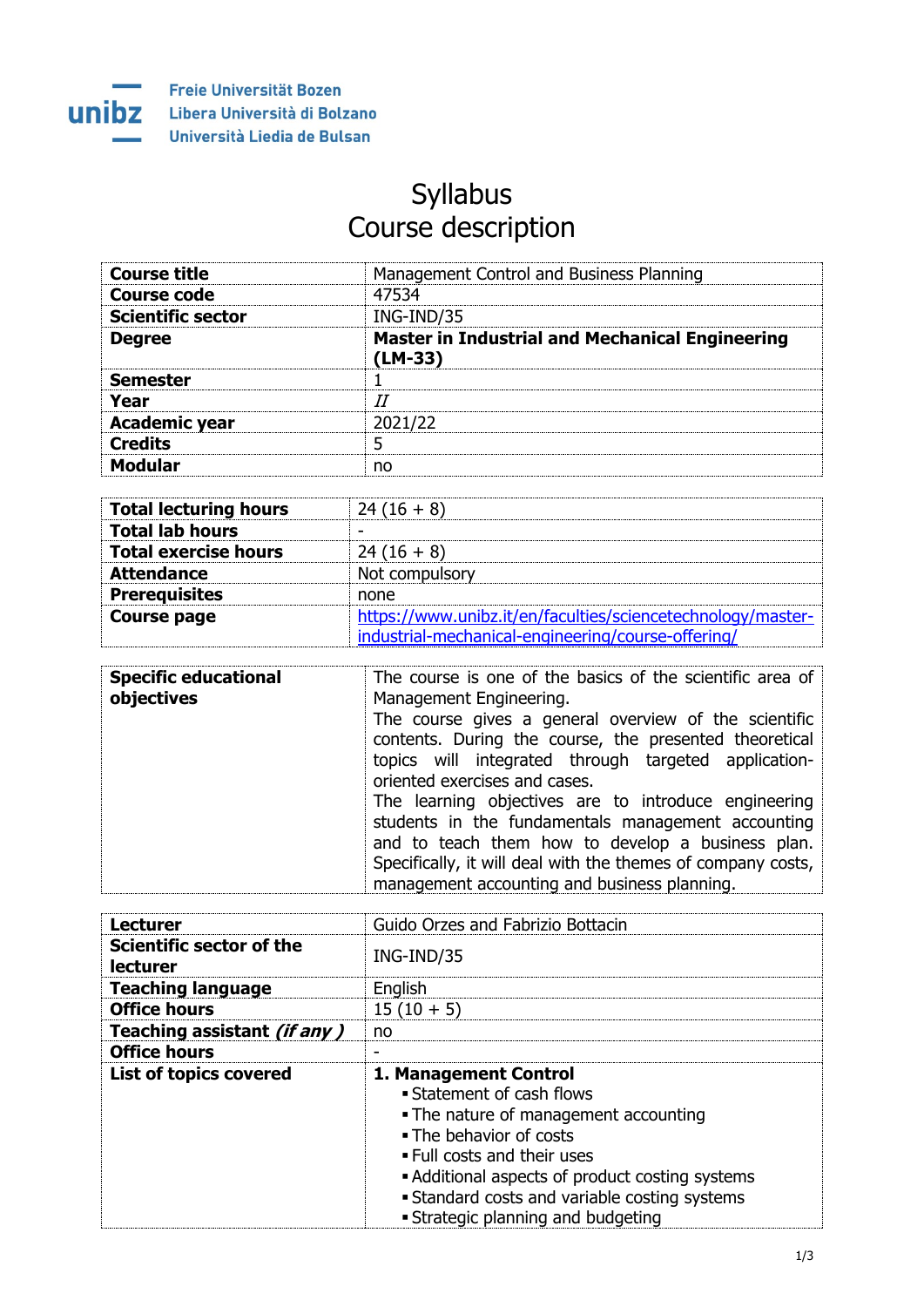

|                                                                     | • Management accounting system design                                                                                                                                                                                                                                                                                                                                                                                                                                                                                                                                                                                                                                                                                                                                                                                                                                                                                                                |
|---------------------------------------------------------------------|------------------------------------------------------------------------------------------------------------------------------------------------------------------------------------------------------------------------------------------------------------------------------------------------------------------------------------------------------------------------------------------------------------------------------------------------------------------------------------------------------------------------------------------------------------------------------------------------------------------------------------------------------------------------------------------------------------------------------------------------------------------------------------------------------------------------------------------------------------------------------------------------------------------------------------------------------|
| <b>Teaching format</b>                                              | <b>2. Business Planning</b><br>Introduction<br>٠<br>Business plan structure<br>Business plan writing and presentation<br>. .<br>The teaching format is based on frontal lectures,                                                                                                                                                                                                                                                                                                                                                                                                                                                                                                                                                                                                                                                                                                                                                                    |
|                                                                     | exercises and business cases. In addition to a solid<br>theoretical background, special attention will be dedicated<br>to examples, exercises and case studies discussion.                                                                                                                                                                                                                                                                                                                                                                                                                                                                                                                                                                                                                                                                                                                                                                           |
| <b>Learning outcomes</b>                                            | <b>Knowledge and Understanding</b><br>Advanced understanding of management<br>and<br>business administration<br>Knowledge of the various tasks, methods and<br>$\bullet$<br>approaches of management accounting<br>Knowledge of the management models for economic<br>$\bullet$<br>and financial management<br>Applying knowledge and understanding<br>Analysis and solution methods<br>Ability to write a business plan<br>Ability to do advanced resolutions of management<br>accounting tasks<br><b>Making judgements</b><br>Systems Thinking - overview of the economic and<br>financial organization<br>Ability to transfer the knowledge and methods<br>learned to real practical applications<br><b>Communication skills</b><br>Ability to structure, prepare, and present a business<br>plan<br><b>Ability to learn</b><br>Ability to autonomously extend the knowledge<br>acquired during the study course by reading and<br>understanding. |
| <b>Assessment</b>                                                   | The assessment is based on a written exam (exercises<br>and questions) and the presentation of a business plan.                                                                                                                                                                                                                                                                                                                                                                                                                                                                                                                                                                                                                                                                                                                                                                                                                                      |
| <b>Assessment language</b>                                          | English                                                                                                                                                                                                                                                                                                                                                                                                                                                                                                                                                                                                                                                                                                                                                                                                                                                                                                                                              |
| <b>Evaluation</b><br>criteria<br>and<br>criteria for awarding marks | The final mark is the sum of the marks of the different<br>parts of the exam. The assessment of the written part is<br>based on ability to solve simple exercises about the topics<br>of the course, clarity of answers, mastery of language<br>(also with respect to teaching language), ability to<br>summarize and establish relationships between topics.<br>The assessment of the business plan is based on the level<br>of detail and the correctness of the analyses as well as on<br>the oral presentation (clarity and technical language).                                                                                                                                                                                                                                                                                                                                                                                                 |

| <b>Required readings</b>      | Lecture slides and notes.                              |
|-------------------------------|--------------------------------------------------------|
| <b>Supplementary readings</b> | Antony R.N., Hawkins D.F., Merchant K.A., "Accounting: |